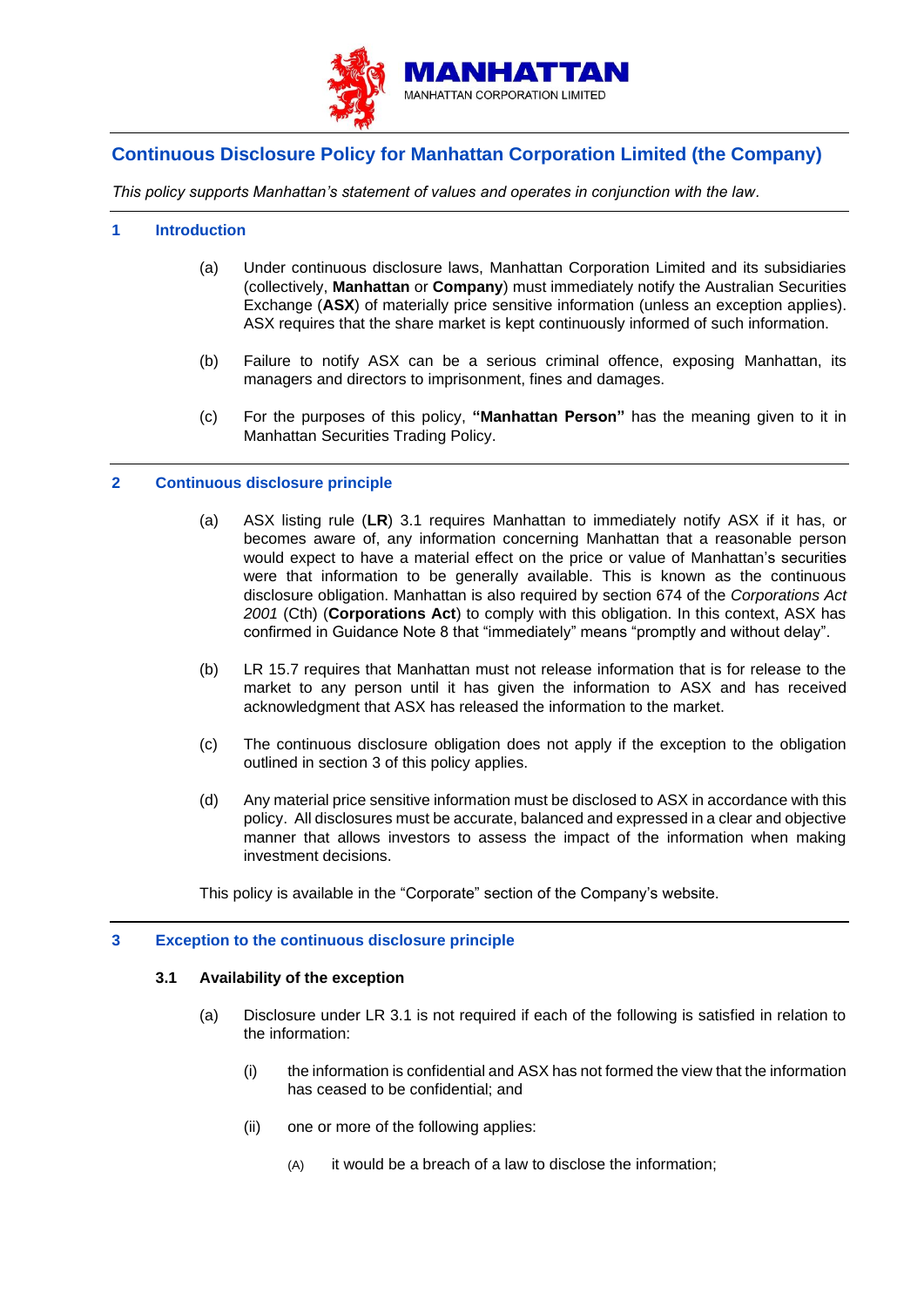- (B) the information concerns an incomplete proposal or negotiation;
- (C) the information comprises matters of supposition or is insufficiently definite to warrant disclosure;
- (D) the information is generated for the internal management purposes of Manhattan; or
- (E) the information is a trade secret; and
- (iii) a reasonable person would not expect the information to be disclosed.
- (b) All three elements set out above must be satisfied before the exception to the continuous disclosure obligation applies. Should any of these elements no longer be satisfied, Manhattan must immediately disclose the information to ASX in accordance with this policy.

#### **3.2 A false market may cause the exception to be lost**

(a) LR 3.1B provides that if ASX considers that there is, or is likely to be, a false market in Manhattan's securities, and requests information from Manhattan to correct or prevent the false market, Manhattan must give ASX the information needed to correct or prevent the false market.

#### <span id="page-1-0"></span>**4 Disclosure Committee**

- (a) Manhattan's board of directors (**Board**) performs the functions of a disclosure committee (**Committee**)f:
- (b) Manhattan's company secretary is for administrative convenience only, primarily responsible for overseeing and coordinating all communication with ASX, investors, analysts, brokers, the media and the public (**Disclosure Officer**).
- (c) The Committee's responsibilities include:
	- (i) determining what information will be disclosed by Manhattan to ASX;
	- (ii) implementing procedures to ensure that, if required:
		- (A) disclosures to ASX can be made immediately; and
		- (B) trading halt requests can be lodged with ASX immediately;
	- (iii) preparing (or overseeing the preparation of) external announcements (other than categories of routine announcements that the Committee determines may be prepared and released without its prior review, if any);
	- (iv) verifying the integrity of "periodic corporate reports"<sup>1</sup> released to the market that are not otherwise audited or audit reviewed, and ensuring a description of the process undertaken to verify the integrity of the report is included in each report, or in the annual report, or published on Manhattan's website; and
	- (v) reviewing and approving proposed external announcements for release to ASX.

<sup>1</sup> "Periodic corporate reports" are defined in the *Corporate Governance Principle and Recommendation (4th edition)* as the annual directors' report, annual and half yearly financial statements, quarterly activity report, quarterly cash flow report, integrated report sustainability report or similar period report prepared for the benefit of investors.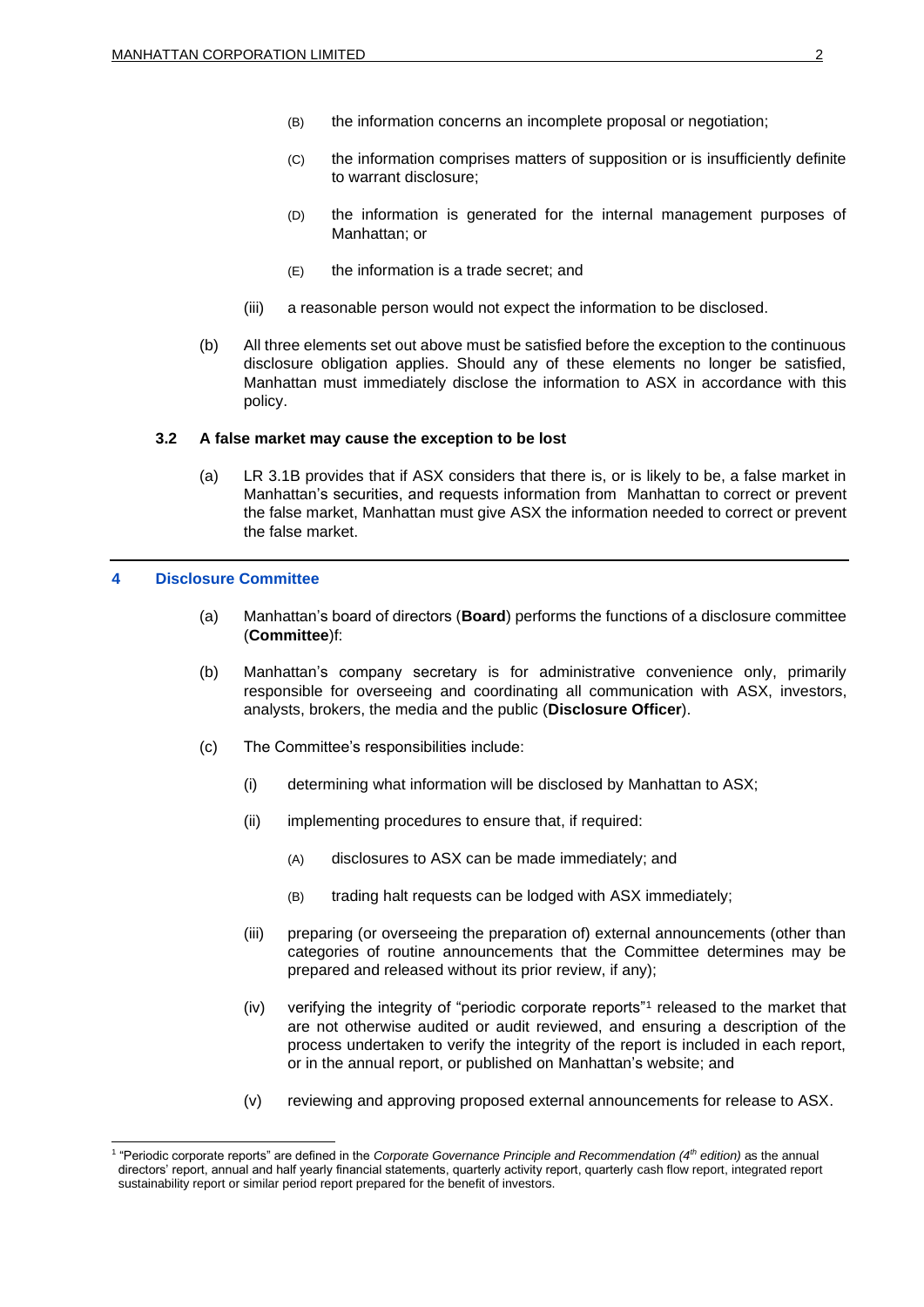- (d) A quorum of the Committee is two members. If a quorum cannot be formed from the Committee members listed in paragraph [4\(a\),](#page-1-0) the Disclosure Officer will be added as a member of the Committee in order to form a quorum.
- <span id="page-2-0"></span>(e) Where a continuous disclosure obligation arises, disclosure should not be delayed to accommodate the availability of members of the Committee. If the Committee is unavailable to make a disclosure decision, the Disclosure Officer must take such other steps as he or she determines is necessary to comply with Manhattan's continuous disclosure obligations, including, if necessary, liaising with ASX to request a trading halt or suspension from trading until the Committee is able to meet.

#### **5 Reporting obligations and safeguarding confidentiality**

- (a) The Disclosure Officer is responsible for ensuring that all Board decisions that must be disclosed to ASX are dealt with by an appropriate company announcement and that any routine announcement is also accurate, balanced and expressed in a clear and objective manner.
- (b) All Manhattan Persons are required to ensure a member of the Committee is immediately advised of any information that they believe may be price sensitive or any issues which could develop into price sensitive information. If a Manhattan Person has doubt as to whether information concerning Manhattan is price sensitive, the Manhattan Person must ensure that information is reported to a member of the Committee. He or she must not disclose that information to anyone outside Manhattan before ASX is notified.
- (c) If any Manhattan Person becomes aware that:
	- (i) there may have been inadvertent disclosure of material price sensitive information (which has not yet been disclosed to ASX) during any communication with external parties; or
	- (ii) confidential Manhattan information may have been leaked (whatever its source),

he or she should ensure a member of the Committee is immediately notified. The Committee will determine the appropriate next steps.

## **6 Disclosure**

- (a) If the Committee approves the disclosure of information, the Disclosure Officer must immediately lodge that information with ASX in the manner prescribed by ASX Listing Rules.
- (b) Manhattan must not release information that is for release to the market to any person until it has given the information to ASX and has received acknowledgment that ASX has released the information to the market.
- (c) This policy and all information disclosed to ASX in compliance with this policy will be promptly posted on Manhattan's corporate website following receipt of such an acknowledgement from ASX and verification by the Disclosure Officer.

# **7 Trading halts**

(a) In exceptional circumstances, it may be necessary for Manhattan to request a trading halt to maintain fair, orderly and informed trading in Manhattan's securities and to manage disclosure issues (for example, if confidential price sensitive information is prematurely or inadvertently disclosed and an immediate release cannot be made).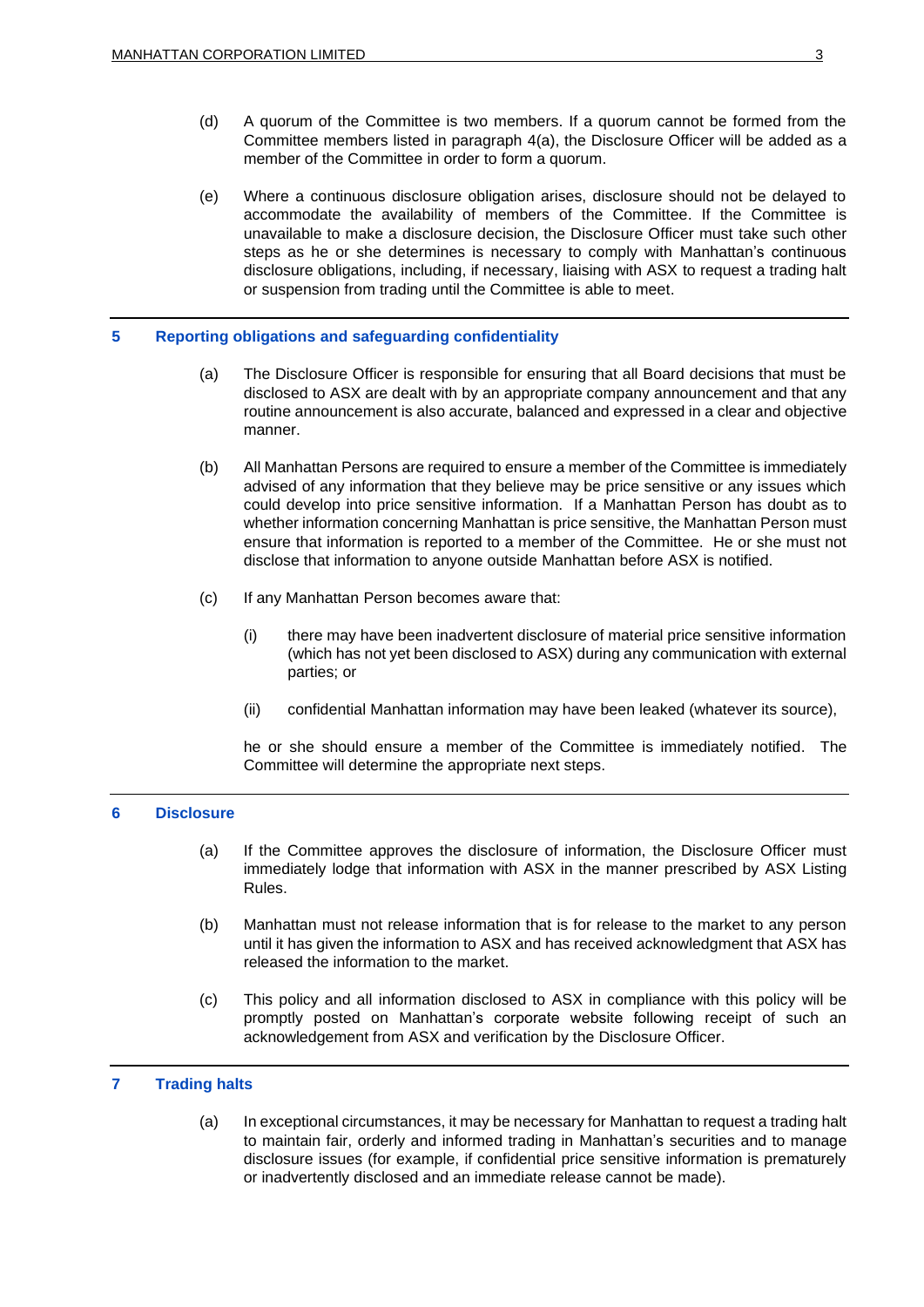(b) The Committee is responsible for all decisions in relation to trading halts. Unless otherwise provided in section [4\(e\)](#page-2-0) above, only the Disclosure Officer is authorised to request a trading halt and only in accordance with a decision by the Disclosure Committee.

#### **8 False markets**

- (a) In the event any member of the Committee or the Disclosure Officer is aware that Manhattan is relying on an exception to its continuous disclosure obligations, they must notify each other member of the Committee and the Committee must request the Disclosure Officer (or such other person as the Committee thinks fit) to monitor:
	- (i) the market price of Manhattan's securities;
	- (ii) major national and local newspapers;
	- (iii) if Manhattan (or any advisors of Manhattan working on the particular transaction) has access to them, major news wire services such as Reuters and Bloomberg;
	- (iv) any investor blogs, chat-sites or other social media that Manhattan is aware of that regularly post comments about Manhattan; and
	- (v) enquiries from analysts or journalists,

for signs that the information to be covered in a potential announcement may have leaked and, if it detects any such signs, to initiate discussions with ASX as soon as practicable.

(b) Manhattan's general policy is to respond to market rumours or speculation by stating that "Manhattan does not respond to market rumours or speculation". However, if Manhattan receives a request from ASX for information to correct or prevent a false market, the Disclosure Officer must (in consultation with the Committee and external advisers, if necessary) immediately provide that information to ASX.

## **9 Briefing investors, analysts and the media**

- (a) Manhattan Persons must ensure that they do not communicate material that a reasonable person would expect would have a material effect on the entity's securities to an external party except where that information has previously been released publicly through ASX.
- (b) Ahead of any new and substantive investor or analyst presentation, a copy of the presentation materials must be released to ASX (even if the information in the presentation would not otherwise require market disclosure).
- (c) If any Manhattan Person participating in a briefing considers that a matter has been raised that might constitute a previously undisclosed material price or value sensitive matter, they must immediately refer the matter to a member of the Committee.
- (d) The only Manhattan Persons authorised to speak on behalf of Manhattan to investors, potential investors, analysts or the media are:
	- (i) the chair of the Board; or
	- (ii) such other Manhattan Persons approved by the chair of the Board.
- (e) Authorised spokespersons should clarify information that Manhattan has released publicly through ASX but must not comment on material price or value sensitive issues that have not been disclosed to the market generally.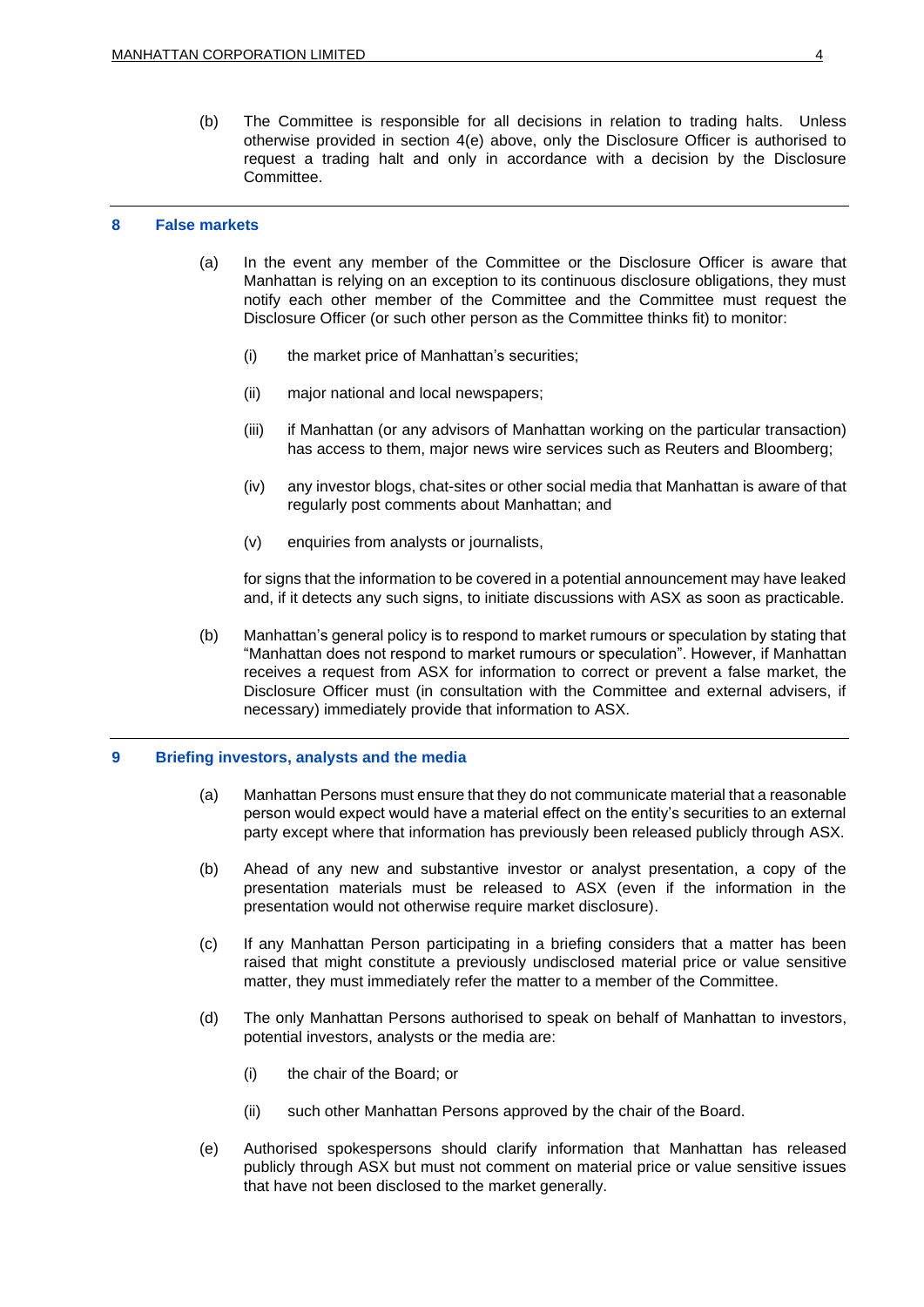- (f) If a question is asked in a briefing which can only be answered by disclosing material price sensitive information which has not been publicly released, the relevant Manhattan Person must decline to answer the question or take the question on notice.
- (g) During the time:
	- (i) between the end of Manhattan's financial reporting periods (30 June and 31 December) and the announcement to ASX of the financial results for those periods; and
	- (ii) the period from the close of trading on ASX at the end of each calendar quarter (being the end of March, June, September and December) or if that date is not a trading day, the last trading day before that day, until close of trading on the day following the announcement of the Company's quarterly report to ASX, **[***Note to draft: to align with the Securities Trading Policy blackout periods***]**

further restrictions are imposed to help ensure that Manhattan does not inadvertently disclose price sensitive information.

- (h) Generally, Manhattan may respond to requests for background information but will not hold meetings or briefings with individual or institutional investors, analysts or media representatives in relation to financial information, unless the chair of the Board decides that it is appropriate for the Company to do so and the meeting or briefing will be the subject of a specific announcement to the market through ASX. Only the chair of the Board may respond to questions from the financial community during blackout periods.
- (i) All briefing and presentation materials which contain previously undisclosed information will be disclosed to the market through ASX and placed on Manhattan's website.

#### **10 Earnings expectations and forecasts**

- (a) Comments on expected earnings are confined to Manhattan's annual and half year financial reports and quarterly reporting and forecasts in a bidder's statement or prospectus. Any material change in a disclosed earnings expectation must be immediately announced to ASX before being communicated to anyone outside Manhattan.
- (b) The Disclosure Officer is responsible for monitoring analyst reports and consensus broker forecasts for Manhattan to determine whether to raise with the Committee whether an announcement to ASX may be necessary to correct factual inaccuracies or historical matters. If the Disclosure Officer becomes aware of any such inaccuracies or a material divergence between an analyst's or consensus forecast and Manhattan's own forecasts or earnings expectations, he or she shall liaise with the Committee so that the necessity for an announcement to ASX and/or trading halt can be considered.
- (c) Any correction of factual inaccuracies by Manhattan does not imply an endorsement of the content of the report or forecast.

### **11 Breach of policy**

Manhattan regards its continuous disclosure obligations as very important. Breach of this policy may lead to disciplinary action being taken against the employee, including dismissal in serious cases.